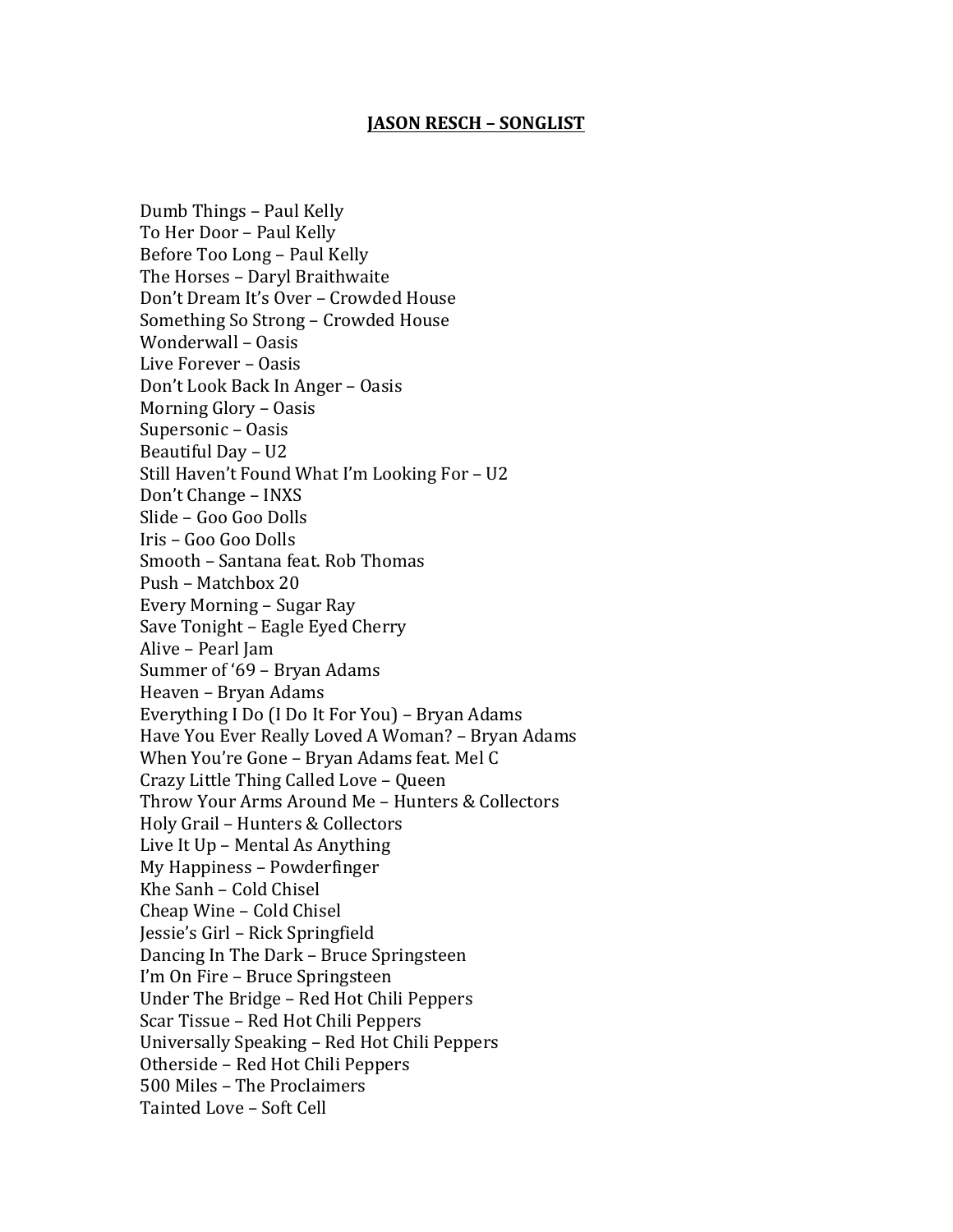I Won't Back Down - Tom Petty Mr. Brightside - The Killers Hurts So Good - John Mellencamp So Far Away – Dire Straits Everybody Wants To Rule The World – Tears For Fears Kryptonite – 3 Doors Down Shimmer - Fuel If You Could Only See - Tonic I Miss You - Blink 182 Last Night - The Strokes In The Summertime - Thirsty Merc Personal Jesus - Depeche Mode Lighting Crashes - Live Praise You – Fatboy Slim Lover, Lover - Sonia Dada You Give Love A Bad Name - Bon Jovi Losing My Religion – R.E.M Man On The Moon – R.E.M All Star – Smash Mouth Mrs. Robinson - Simon & Garfunkel Teenage Dirtbag – Wheatus Is This Love? – Bob Marley You've Got To Hide Your Love Away - The Beatles My Girl - The Temptations I Can See Cleary Now - Jimmy Cliff Banana Pancakes - Jack Johnson Drive – The Cars Psycho Killer-Talking Heads Bittersweet Symphony - The Verve The Drugs Don't Work - The Verve Behind Blue Eves - The Who Everlong – Foo Fighters Best Of You – Foo Fighters Learn To Fly – Foo Fighters Big  $Me$  – Foo Fighters Interstate Love Song - Stone Temple Pilots Plush - Stone Temple Pilots Vasoline – Stone Temple Pilots Creep - Stone Temple Pilots About A Girl - Nirvana Polly – Nirvana Good Riddance (Time Of Your Life) - Green Day Wake Me Up When September Ends - Green Day Chasing Cars – Snow Patrol Wild World - Cat Stevens Imagine – John Lennon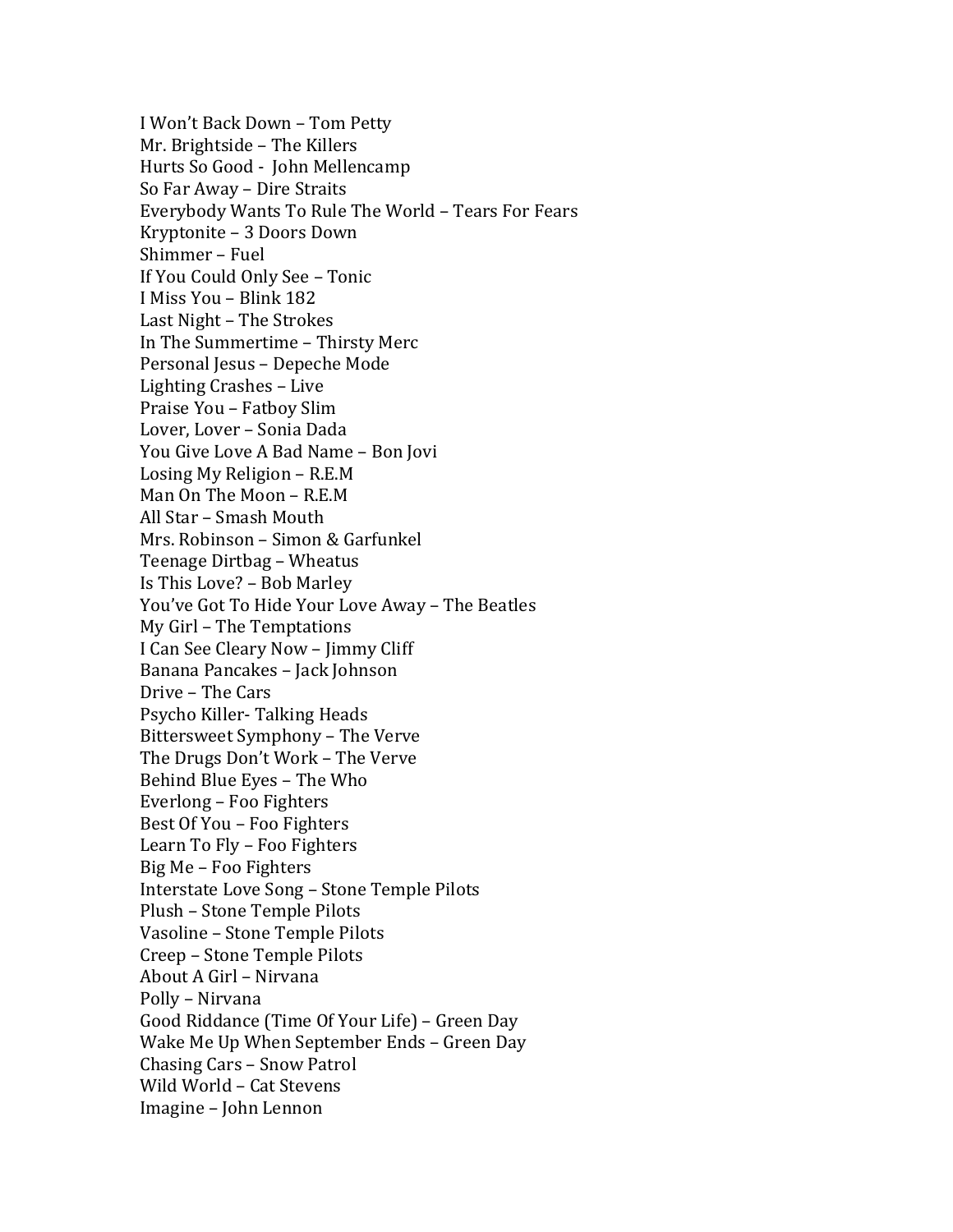Yellow – Coldplay Island In The Sun - Weezer Dakota - Stereophonics Sing – Travis The Way – Fastball Every You Every Me – Placebo Kiss Me - Sixpence None The Richer She Will Be Loved - Maroon 5 She's So High – Tal Bachman Hanging By A Moment – Lifehouse Baby, I Love Your Way – Peter Frampton Boys of Summer - Don Henley Back For Good - Take That Angels – Robbie Williams Better Man – Robbie Williams High – Lighthouse Family Take It Easy – The Eagles Hotel California - The Eagles Sweet Caroline - Neil Diamond The Joker - Glen Miller Band Layla – Eric Clapton Sister Golden Hair - America Have You Ever Seen In The Rain? – Creedence Clearwater Revival Proud Mary – Creedence Clearwater Revival Lookin' Out My Back Door - Creedence Clearwater Revival Wish You Were Here - Pink Floyd House Of The Rising Sun – The Animals I'm A Believer - The Monkees Rocket Man – Elton John With A Little Help From My Friends - The Beatles If You Want My Love - Cheap Trick Revolution - The Beatles Angie – Rolling Stones Jumping Jack Flash – Rolling Stones When You Say Nothing At All - Alison Krauss/Ronan Keating Get It On - T. Rex Don't Stop - Fleetwood Mac Go Your Own Way - Fleetwood Mac Stuck In The Middle With You - Stealers Wheel Ring Of Fire – Johnny Cash Folsom Prison Blues - Johnny Cash Hurt – Johnny Cash Cream – Prince Kiss - Prince Purple Rain – Prince Take Me Out – Franz Ferdinand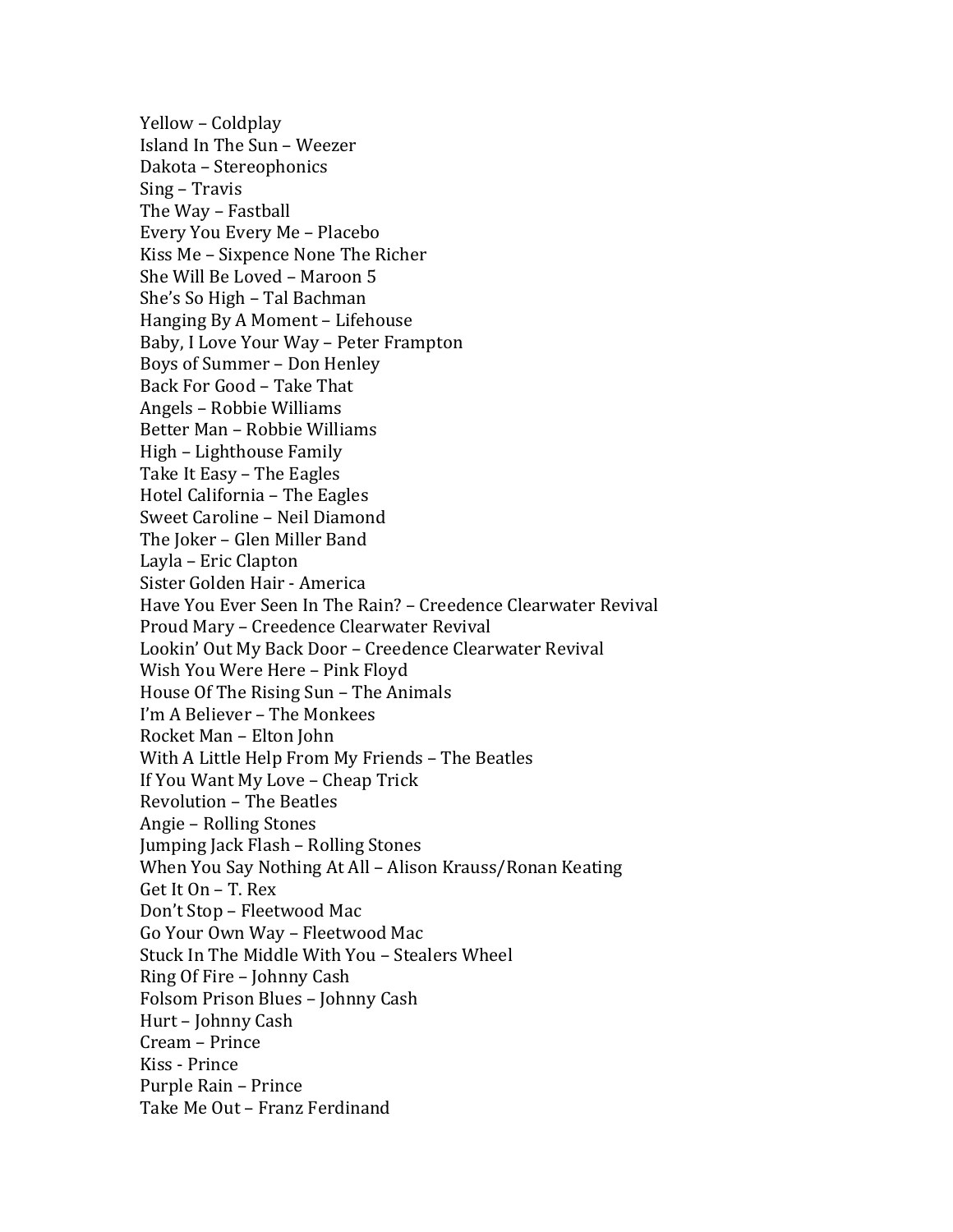You Only Get What You Give - New Radicals Girls Just Wanna Have Fun - Cyndi Lauper Uptown Girl - Billy Joel As Long as You Love Me - Backstreet Boys Don't You Want Me - Human League Never Ever - All Saints Dancing in The Moonlight – Toploader Come Back Again - Daddy Cool Under The Milky Way – The Church Because I Love You - Master Apprentices Out Of Mind, Out Of Sight - Models No Secrets – The Angels Shivers – Screaming Jets The Voice – John Farnham Hey, Little Girl - Icehouse Girls On The Avenue - Richard Clapton April Sun In Cuba - Dragon Rain – Dragon I Was Only 19 – Redgum Duncan – Slim Dusty Hey Ya! - Outkast Hit Me With Your Best Shot - Pat Benatar Rebel Yell – Billy Idol There Is A Light That Never Goes Out - The Smiths You Shook Me All Night Long - AC/DC Handle With Care – Traveling Wilburys End Of The Line - Traveling Wilburys Thinking Out Loud – Ed Sheeran Love Yourself - Justin Bieber Sorry - Justin Bieber Tribute - Tenacious D Hallelujah - Leonard Cohen Wicked Game – Chris Isaak You're So Vain – Carly Simon Mustang Sally – Wilson Pickett

## **EASY LISTENING:**

It's Now Or Never - Elvis Presley Always On My Mind – Elvis Presley Are You Lonesome Tonight? - Elvis Presley Return To Sender - Elvis Presley Heartbreak Hotel - Elvis Presley Teddy Bear - Elvis Presley The Wonder Of You - Elvis Presley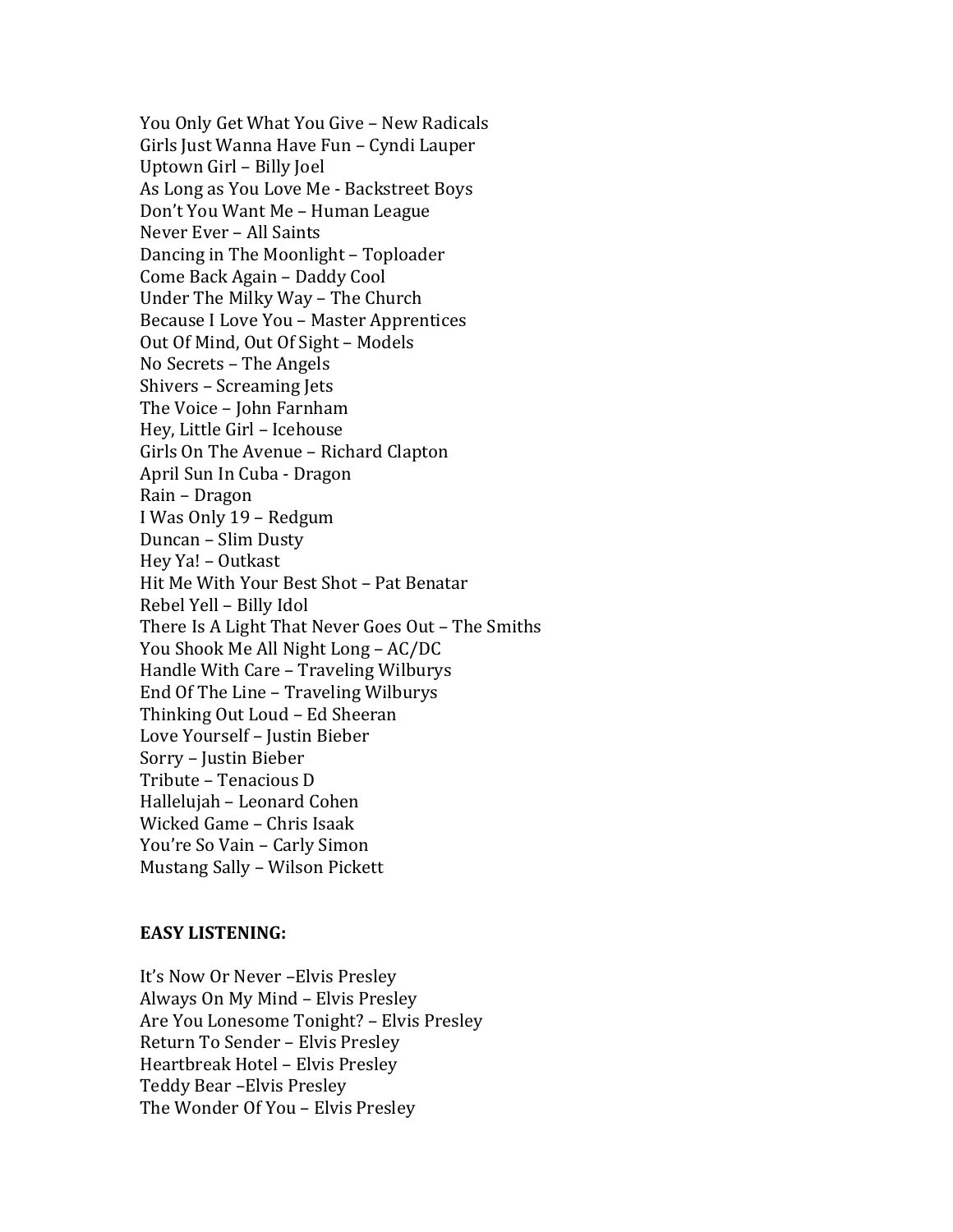Burning Love - Elvis Presley Suspicious Minds - Elvis Presley Eight Days A Week - The Beatles Ticket To Ride - The Beatles Oh! Darling – The Beatles Yesterday – The Beatles Something – The Beatles Under The Boardwalk – The Drifters More Than I Can Say – Bobby Vee Run To Him - Bobby Vee Teenager In Love - Dion & the Belmonts The Wanderer – Dion & the Belmonts Runaround Sue – Dion & the Belmonts Sorrow - David Bowie To Love Somebody - Bee Gees Words – Bee Gees Run To Me – Bee Gees Don't Forget To Remember - Bee Gees Pretty Woman – Roy Orbison Only The Lonely - Roy Orbison You Got It - Roy Orbison Blue Bayou – Roy Orbison That'll Be The Day – Buddy Holly Peggy Sue – Buddy Holly Solitary Man - Neil Diamond Diana – Paul Anka All I Have To Do Is Dream - Everly Brothers Bye Bye Love – Everly Brothers Wake Up Little Suzie - Everly Brothers Love Hurts - Everly Brothers Summertime Blues – Eddie Cochran I'll Never Fall In Love Again – Dionne Warwick You've Lost That Lovin' Feelin' - Righteous Brothers You Don't Have To Say You Love Me – Dusty Springfield She's Always A Woman – Billy Joel The Longest Time - Billy Joel Bus Stop - The Hollies Black Is Black – Los Lobos Midnight Confessions – The Grass Roots Sunny Afternoon - The Kinks Living Next Door To Alice – Smokie Cocaine – Eric Clapton Country Roads – John Denver Leaving On A Jet Plane - John Denver Annie's Song – John Denver I Fall To Pieces - Patsy Cline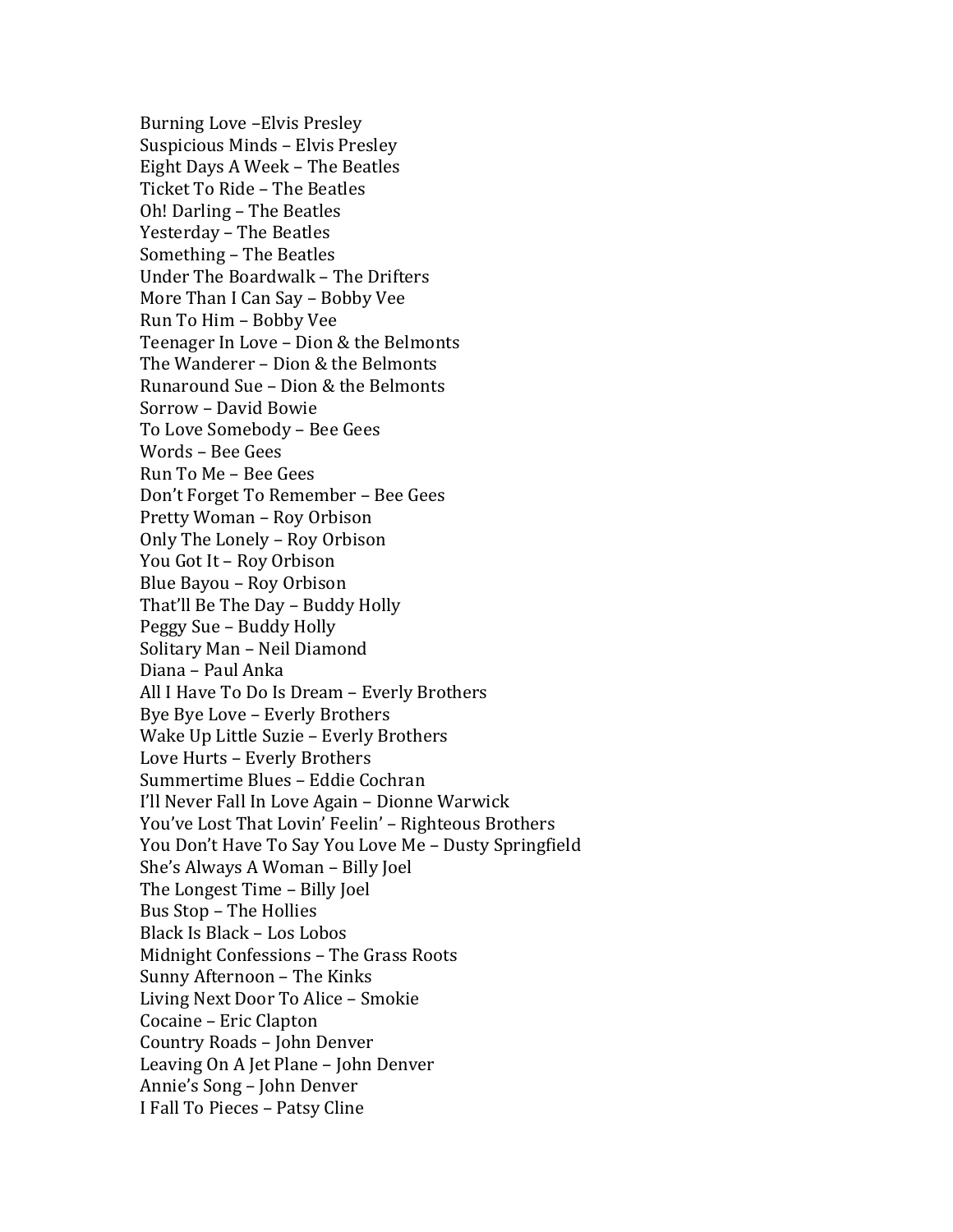He'll Have To Go - Jim Reeves Wichita Lineman - Glen Campbell By The Time I Get To Phoenix – Glen Campbell Crystal Chandeliers - Charley Pride Lonesome Me - Don Gibson Sea Of Heartbreak – Don Gibson Lucille – Kenny Rogers Take It To The Limit - The Eagles Best Of My Love – The Eagles Tequila Sunrise – The Eagles Knockin' On Heaven's Door - Bob Dylan Woman – John Lennon Slipping Away – Max Merritt  $&$  The Meteors Listen To The Music - Doobie Brothers Go All The Way – The Raspberries Do Wah Diddy Diddy – Manfred Mann Sandy – Grease Soundtrack Afternoon Delight - Anchorman Soundtrack

## *Piano:*

Apologize – One Republic All Of Me - John Legend Love Is In The Air - John Paul Young Into My Arms - Nick Cave & The Bad Seeds Close To You - The Carpenters Can't Help Falling In Love – Elvis Presley What A Wonderful World - Louis Armstrong God Only Knows - Beach Boys Unchained Melody - Righteous Brothers Can't Take My Eyes Off You - Frankie Valli & The Four Seasons Oh, What A Night – Frankie Valli & The Four Seasons I've Got A Woman – Ray Charles Jealous Guy - John Lennon Mind Games - John Lennon Let It Be - The Beatles Candle In The Wind – Elton John Crocodile Rock – Elton John Don't Let The Sun Go Down On Me - Elton John I Guess That's Why They Call It The Blues - Elton John Your Song – Elton John Piano Man – Billy Joel My Life – Billy Joel Great Balls Of Fire - Jerry Lee Lewis Whole Lotta Shakin' Goin' On - Jerry Lee Lewis